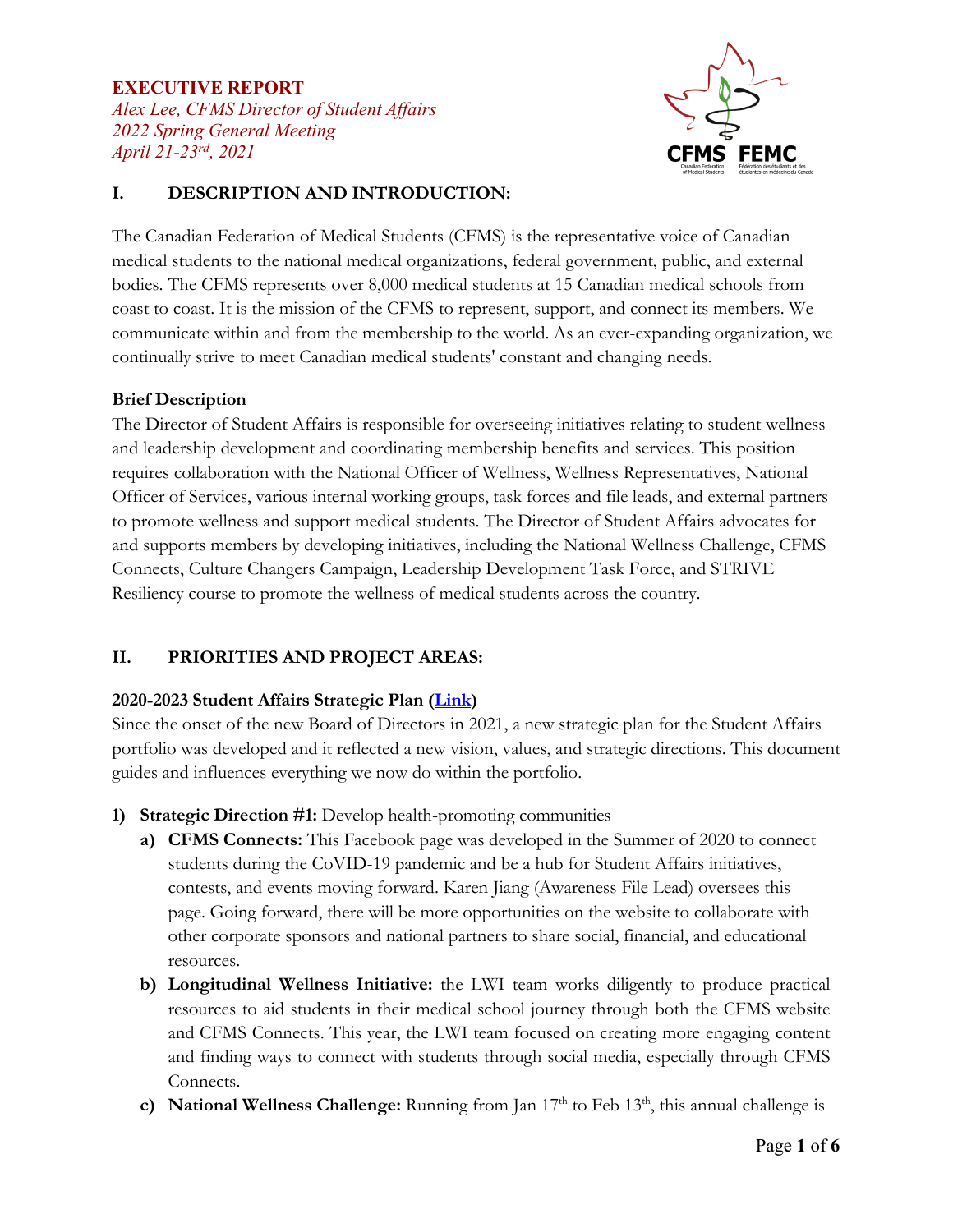## **EXECUTIVE REPORT**

*Alex Lee, CFMS Director of Student Affairs 2022 Spring General Meeting April 21-23rd, 2021*



meant to raise awareness, encourage students to try new activities, and connect and support student wellness across Canada. This year Elizabeth (EB), National Wellness Challenge File Lead, led planning and expanded collaborations with FMEQ through a partnership with Florence (FMEQ VP Wellness).

**d) SafeSpaces:** In its 3nd year, SafeSpaces has expanded significantly with a shift to monthly sessions hosted in partnership with the CMA. Sessions have attracted 5-30 participants and been very well received. Katia (Sr File Lead), Alisha (Sr File Lead), and Amandi (Jr File Lead) lead this initiative. The next session will focus on unmatched Canadian Medical Students.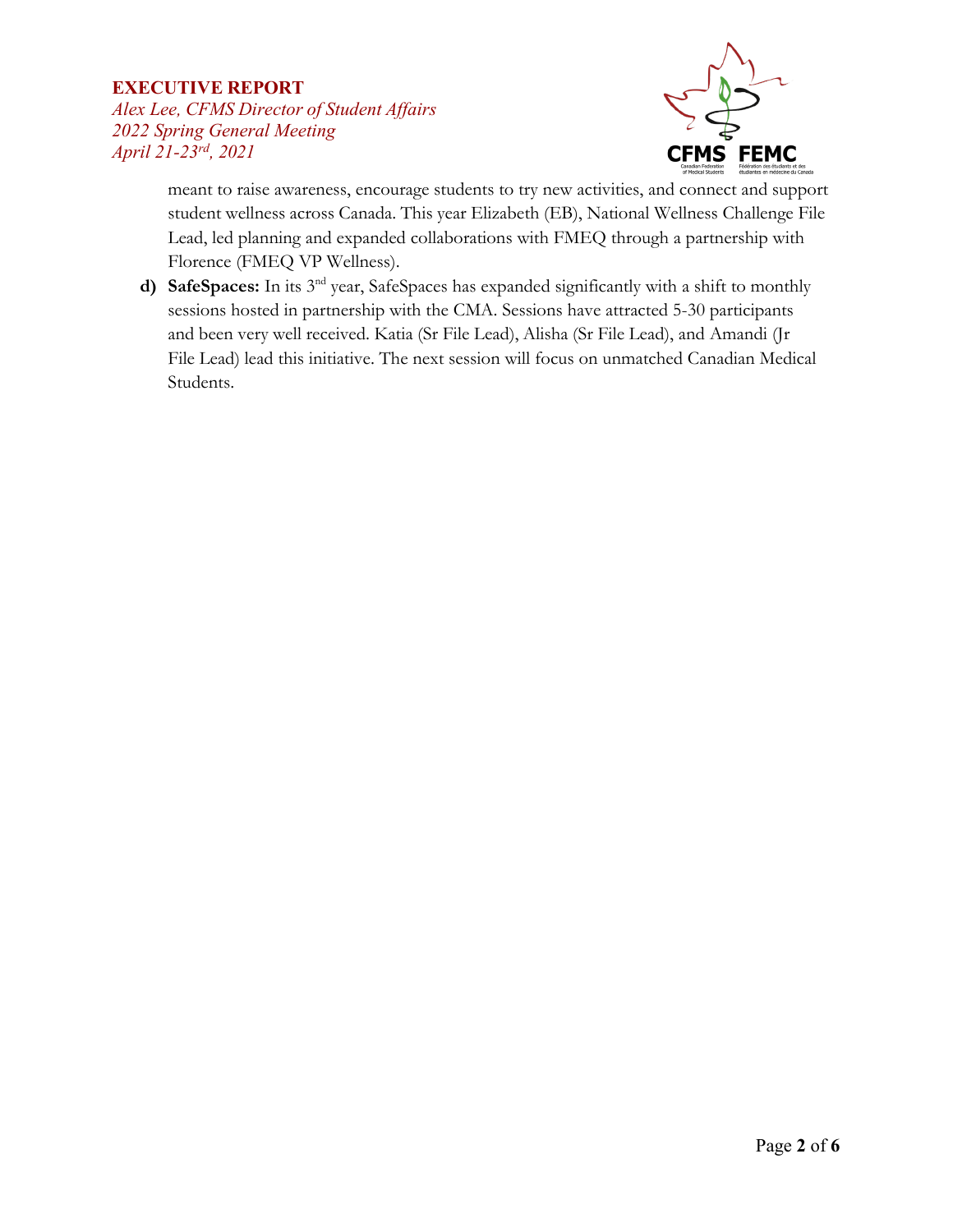# **EXECUTIVE REPORT** *Alex Lee, CFMS Director of Student Affairs 2022 Spring General Meeting*

*April 21-23rd, 2021*



- **2) Strategic Direction #2:** Promote a positive culture in medical education that prioritizes learner well-being
	- **a) CMA Physician Wellness+ Initiative Funding [\(Link\)](https://www.cma.ca/news/physician-wellness-initiative-dedicates-15-million-support-physicians-and-medical-learners):** the CFMS received a very substantial sum of money spread equally over the next four years to support medical students' ongoing health and wellness needs. We conducted a comprehensive consultation process as we developed a set of broad proposals outlining how we will spend the money, which we are in the process of finalizing for the CMA. In the first year, we used the funding to support academic endeavors for students and wellness initiatives. We hope to use the remaining funding to empower our members, support big-picture initiatives, and address the root causes of what makes medical students unwell. The biggest project involves a partnership with the AFMC and many of the leading thought leaders in this space from across the country to develop a "campaign" to target the culture of medicine.
	- **b) Culture Changers Campaign [\(Link\)](https://www.cfms.org/what-we-do/student-affairs/culture-changers-campaign)**: This campaign had a remarkably successful 2<sup>nd</sup> year. The new team, led by Terra and Parmeet of the Mistreatment Task Force, recently completed the 2022 nomination. The 2022 nomination period has unofficially ended and the campaign will run from May  $1^{st}$ -15<sup>th</sup>.
	- **c) Leadership Development Task Force:** The Leadership Development Task Force developed to further the *[Leadership: A Valuable Component of Canadian Medical Education](https://drive.google.com/file/d/13iwzbYvjfMoOczbv_fo9a6oa9tEyZLyK/view?usp=sharing)* paper recommendations, promote leadership development in the CFMS community, and create educational resources for our members. Ayushi and Prasiddha, the Leadership Development Co-File Leads, lead this team. Their primary focus is on develop a series of educational leadership modules with funding from the **Strategic Innovation Fund**.
	- **d) National Wellness Committee:** Led by Alex Bohm (National Officer of Wellness), the committee has seen many changes this year, including membership, task force involvement, and a collective project for committee members. The committee now oversee the implementation of the Wellness Recommendations.
	- **e) Wellness Curriculum Task Force:** Recently, the task force has split into two separate groups to focus on different project aspects. The Writing Team has written and submitted a commentary for publication that calls for action in this area. The Dissemination Team has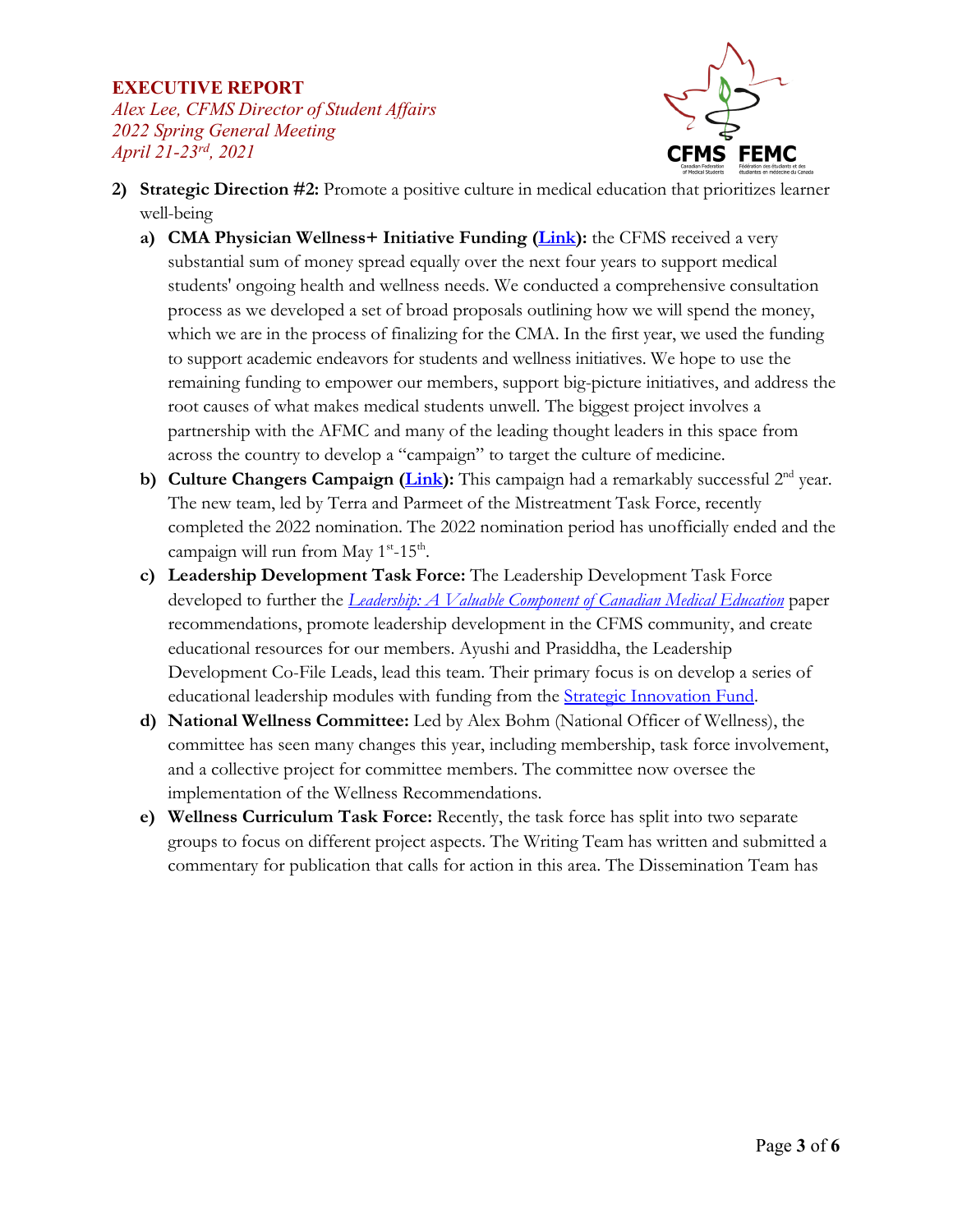### **EXECUTIVE REPORT**

*Alex Lee, CFMS Director of Student Affairs 2022 Spring General Meeting April 21-23rd, 2021*



collaborated with various stakeholders to improve the framework. Moving forward, they will work to pilot the framework and integrate it into medical curricula across Canada.

- **3) Strategic Direction #3:** Increase collaboration within the medical community
	- **a) CMA:** We have a standing quarterly meeting with the CMA wellness team to discuss areas of collaboration. Since the beginning of my term, we have collaborated on work relating to the Wellness Curriculum Task Force, SafeSpaces, their new podcast, [Wellness Connection,](https://www.cma.ca/physician-health-and-wellness/wellness-connection) [Physician Wellness Hub,](https://www.cma.ca/physician-wellness-hub) [Wellness Support Line, a](https://www.cma.ca/supportline)nd more.
	- **b) FMEQ:** This year, we've been working with Florence (VP Bien-être/Wellness) to look for areas of collaboration. Following this meeting, we were able to bring Florence into the planning of the National Wellness Challenge. As well, we have been collaborating with Anas, Services FMEQ, on corporate sponsorships.
	- **c) Society of Rural Physicians of Canada:** This year, we've been working together with the Student representatives from the SRPC to develop rural electives database development.
	- **d) Other National Student Organizations:** I have reached out to and connected with several other national student organizations but was unable to solidify any major partnerships.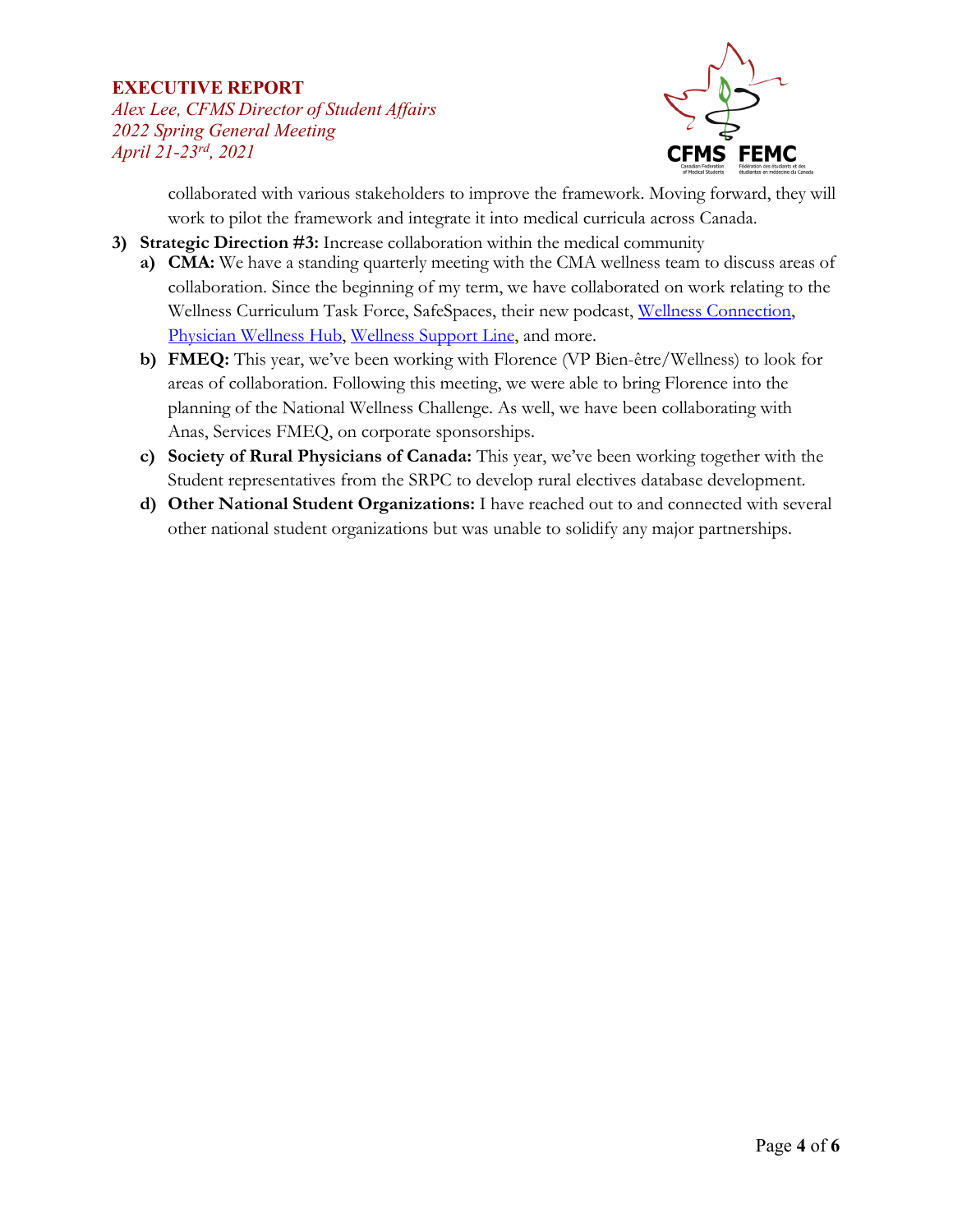### **EXECUTIVE REPORT**

*Alex Lee, CFMS Director of Student Affairs 2022 Spring General Meeting April 21-23rd, 2021*



- **4) Strategic Direction #4:** Optimize student resources
	- **a) Resources:** As the recruitment of the National Officer of Services was delayed. The general operation of this the Services has been delayed. We are fortunate to have recruited Jon Nam in late March 2022 and we will continue to develop corporate partnership.
- **5) Other Areas of Work:**
	- **a) Equity, Diversity, & Inclusivity:** We aimed to integrate EDI principles into our portfolio's work, particularly regarding wellness. A few areas where we explicitly worked to do this were within the Student Affairs Leadership Group. We hope to include the principles of EDI into all aspects of the Student Affairs Portfolio.